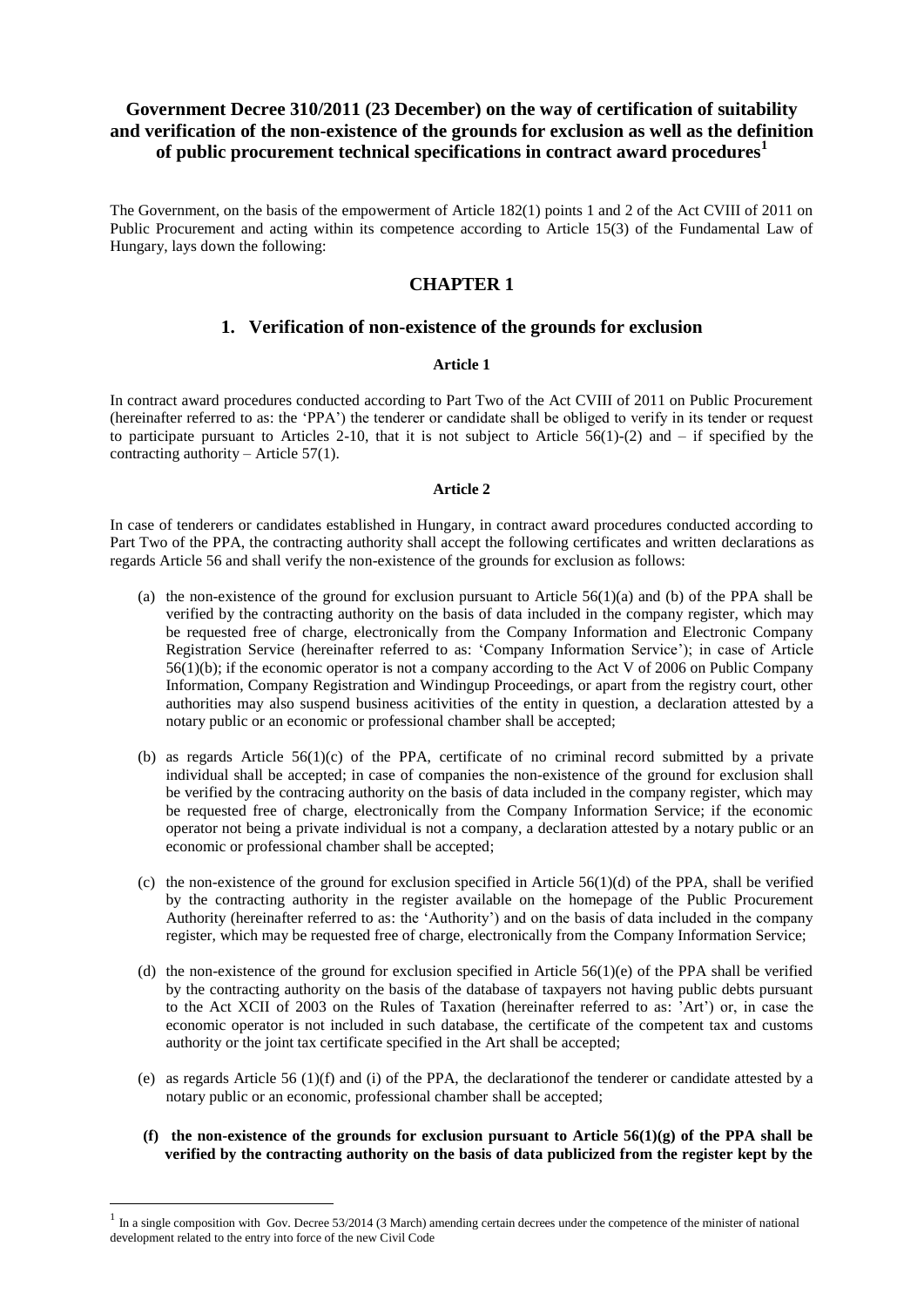### **Labour Inspectorate according to Article 8/C of the Act LXXV of 1996 on Labour Inspection and on the basis of data publicized on the homepage of the Office of Immigration and Nationality;**

- (g) as regards Article 56(1)(h) of the PPA, which shall only be verified by economic operators being natural persons, a cerificate of no criminal record shall be accepted;
- (h) as regards Article  $56(1)(j)$  of the PPA, there is no need to submit any certificate or declaration, the ground for exclusion is verified by the contracting authority in the course of the procedure;
- (i) as regards Article  $56(1)(k)$  of the PPA:

(ia) with respect to Article  $56(1)(ka)$  and (kb) of the PPA, there is no need to submit any certificate or declaration, the contracting authority shall verify on the basis of data included in the company register – which may be requested free of charge, electronically from the Company Information Service – whether or not the economic operator in question is actually registered in Hungary;

(ib) with respect to Article  $56(1)(kc)$  of the PPA, the declaration of the tenderer or candidate specifying whether it is a company not listed in an official stock exchange or a company listed in an official stock exchange; in case the tenderer or candidate is not listed in an official stock exchange, a declaration indicating the name and permanent residence of all the actual proprietors – as defined in Article 3(r) of the Act CXXXVI of 2007 on the Prevention and Combating of Money Laundering and Terrorist Financing (hereinafter referred to as the 'Act on Money Laundering') – shall be submitted; in case there is no actual proprietor as defined in Article  $3(r)$  of the Act on Money Laundering, the statement of the tenderer or candidate thereon shall be submitted;

(j) as regards Article 56(2) of the PPA, the declaration of the tenderer or candidate on the existence or nonexistence of a legal person or **a business organization with legal personality under its personal right** owning directly or indirectly a share exceeding 25 % in it or having the right to vote; in case of existence of such entity, the tenderer or candidate shall indicate it in a declaration and shall make a declarationon the non-existence of the grounds for exclusion specified in Article 56(2) of the PPA, with respect to such entity.

### **Article 3**

In case of tenderers or candidates established in Hungary, in procedures conducted according to Part Two of the PPA, the contracting authority shall be obliged to accept the following certificates and written declarations as regards Article 57 of the PPA, and shall verify the non-existence of grounds for exclusion as follows:

- (a) as regards Article  $57(1)(a)-(c)$  and (f) of the PPA, the declaration of the tenderer or candidate attested by a notary public or an economic, professional chamber shall be accepted;
- (b) as regards Article 57(1)(d) of the PPA, the contracting authority shall verify the fact that the tenderer or candidate is included in the company register, on the basis of data which may be requested free of charge, electronically from the Company Information Service; in case of other registers the contracting authority shall verify the registers accessible pursuant to the provisions set out in Article 36(5) of the PPA, in all other cases it shall accept an extract from the register, a certificate issued by the entity keeping the register or any other document certifying the fact of being included in the register;
- (c) as regards Article  $57(1)(e)$  of the PPA, the contracting authority shall verify the register accessible pursuant to the provisions set out in Article 36(5), in all other cases it shall be obliged to accept the copy of the licence or permit or a certificate attesting the membership in an association or chamber.

#### **Article 4**

In case of tenderers or candidates not established in Hungary, in procedures conducted according to Part Two of the PPA, the contracting authority shall be obliged to accept the following certificates and written declarations as regards Article 56 and 57 of the PPA, and shall verify the non-existence of grounds for exclusion as follows:

- (a) as regards Article  $56(1)(a)$ -(d), (f), (h) and (i) as well as Article  $57(1)(a)$ -(c) of the PPA, an extract from the record of the competent court or authorities (certificate of no criminal record), or failing that, a judicial certificate or certificate of the authorities shall be accepted;
- (b) as regards Article 56(1)(e) of the PPA, a certificate issued by the competent authorities of the country in which they are established; the non-existence of the ground for exclusion with respect to public debts in Hungary, shall also be verified by the contracting authority on the basis of the database of taxpayers not having public debts pursuant to the Art., or, in case the tenderer or candidate is not included in such database, a certificate of the competent tax and customs authority or the joint tax certificate specified in the Art. shall also be submitted;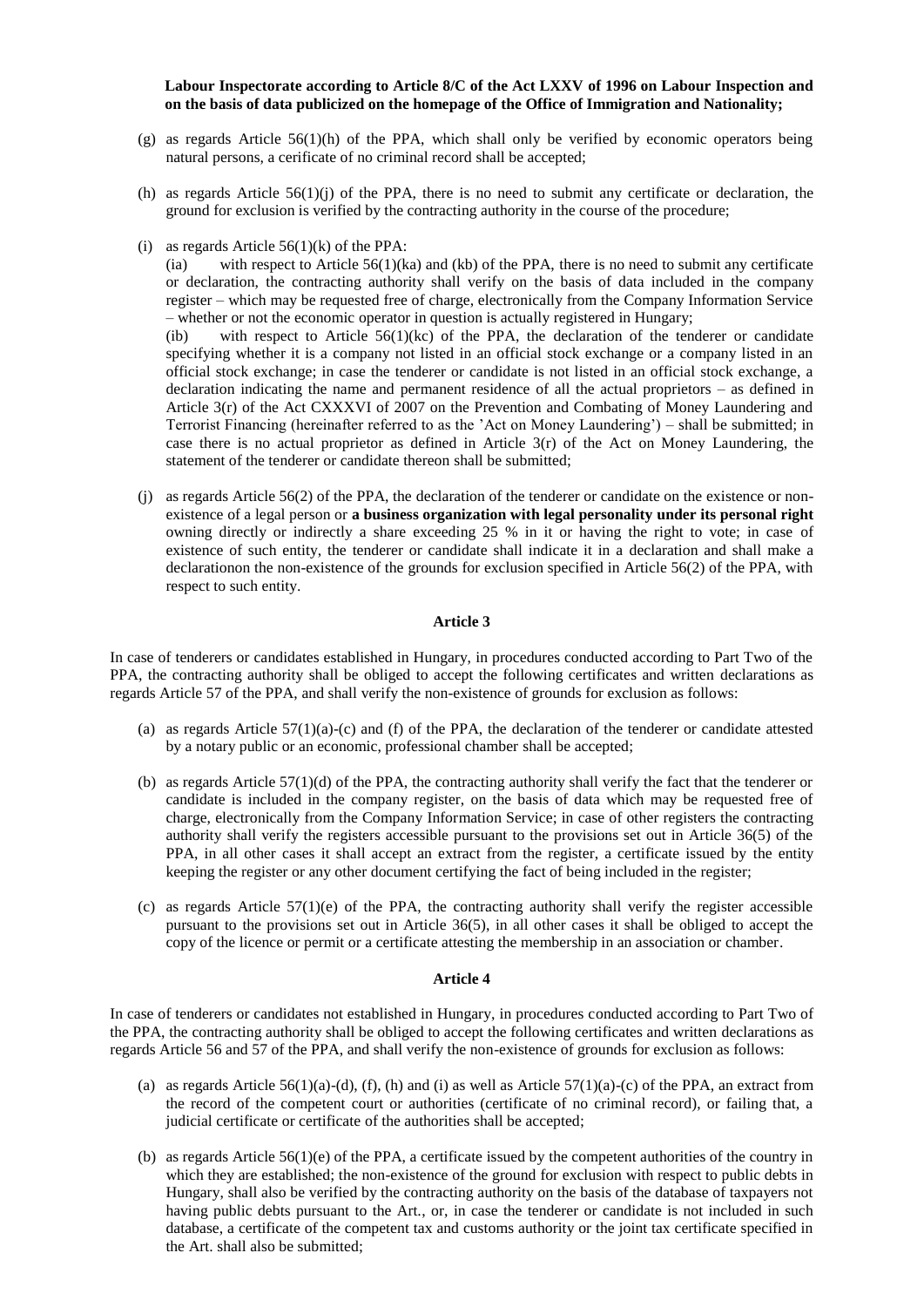- (c) if the competent court or authority does not issue extracts and certificates according to point (a) or (b), or these do not cover all the cases referred to in point (a), then the declaration of the tenderer or candidate made under oath shall be accepted or, if such a declaration is not known in the country concerned, a declaration made by the tenderer or candidate before the competent court, authority, chamber of professional association or attested by the notary public;
- **(d) the non-existence of the grounds for exclusion pursuant to Article 56(1)(g) of the PPA shall be verified by the contracting authority on the basis of data publicized from the register kept by the Labour Inspectorate according to Article 8/C of the Act LXXV of 1996 on Labour Inspection and on the basis of data publicized on the homepage of the Office of Immigration and Nationality;**
- (e) as regards Article 56(1)(j) of the PPA, there is no need to submit any certificate or declaration, the ground for exclusion is verified by the contracting authority in the course of the procedure;
- (f) as regards Article  $56(1)(k)$  of the PPA:

(fa) for Article  $56(1)(k)(ka)$  of the PPA, a certificate of fiscal domicile issued by the competent authority of the country concerned shall be accepted;

(fb) for Article  $56(1)(k)(kb)$  of the PPA, the declaration of the economic operator having its tax domicile outside Hungary made under oath shall be accepted or, if such declaration is not known in the country concerned, a statement made before the competent court, authority, chamber of professional association or attested by a notary public;

(fc) with respect to Article  $56(1)(k)(kc)$  of the PPA, the declaration of the tenderer or candidate specifying whether it is a company not listed in an official stock exchange or a company listed in an official stock exchange; in case the tenderer or candidate is not listed in an official stock exchange, a declaration indicating the name and permanent residence of all the actual proprietors – as defined in Article  $3(r)$  of the Act on Money Laundering – shall be submitted; in case there is no actual proprietor pursuant to Article 3(r) of the Act on Money Laundering, the declaration of the tenderer or candidate thereon;

- (g) as regards Article 56(2) of the PPA, the declaration of the tenderer or candidate on the existence or nonexistence of a legal person or **a business organization with legal personality under its personal right** owning directly or indirectly a share exceeding 25 % in it or having the right to vote; in case of existence of such entity, the tenderer or candidate shall indicate it in a statement and shall make a statement on the non-existence of the grounds for exclusion specified in Article 56(2) of the PPA, with respect to such entity;
- (h) as regards Article  $57(1)(d)$  of the PPA, a certificate (extract), or any other certificate or declaration pursuant to the registers listed in Annex IX B for public supplies, in Annex IX A for public works, in Annex IX C for public services in Directive 2004/18/EC of the European Parliament and the Council;
- (i) as regards Article 57(1)(e) of the PPA, the copy of the licence or permit or the certificate of membership in an association or chamber shall be accepted;
- (j) as regards Article  $57(1)(f)$  of the PPA, the declaration of the tenderer or candidate made under oath shall be accepted or, if such declaration is not known in the country concerned, a statement made before the competent court, authority, chamber of professional association or attested by a notary public.

### **Article 5**

For the purposes of Articles 2-4, the non-existence of the ground for exclusion shall be verified by the contracting authority also in cases which are not expressly stipulated in this Decree, provided the contracting authority may verify the facts, data related thereto free of charge, in an electronic, official or authentic register, which is available in Hungarian.

### **Article 6**

If the official list of approved tenderers pursuant to Article 18 – also considering the provisions set out in Articles 18 and 20 – proves that the economic operator is not subject to any of the grounds for exclusion, the fact that the economic operator is included in the electronically available official list of approved tenderers, or the certificate submitted by an economic operator established in any other Member State of the European Union and issued by the authority responsible for keeping the list of recognized tenderers of the country where the economic operator is established, shall be accepted by the contracting authority in lieu of other ways of certification specified in Articles 2-4.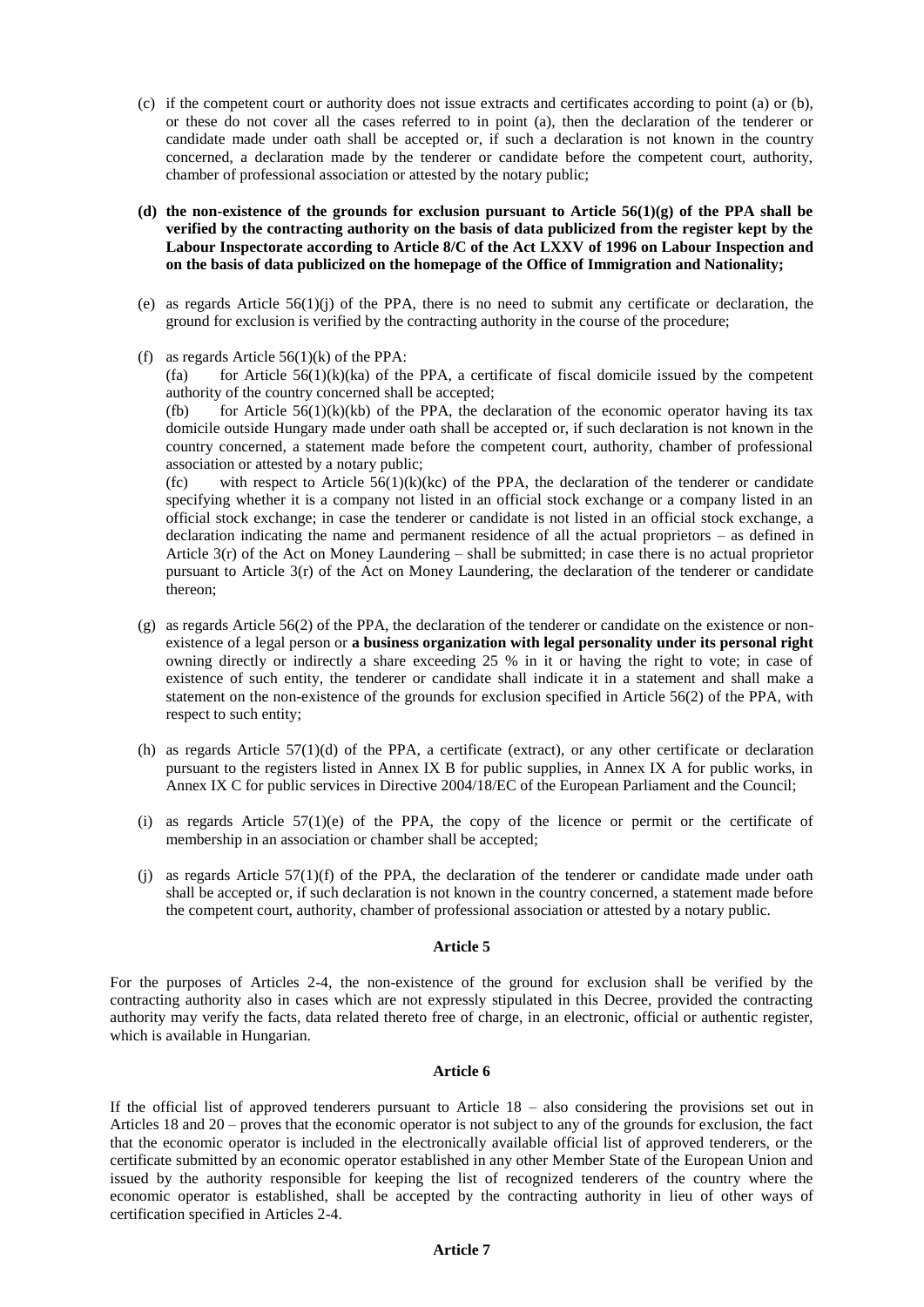In contract award procedures conducted according to Part Two of the PPA, in case a change registration procedure is underway, the contracting authority shall be obliged to stipulate in the notice launching the procedure that the request for change registration submitted to the registry court as well as the certificate of receipt thereof sent by the registry court be attached to the tender or request to participate.

#### **Article 8**

1. For the purposes of Article 56(2) of the PPA – to be verified pursuant to Article 2(j) and Article 4(g) – by 'indirect shares' and 'indirect right to vote' shall be meant that the tenderer or candidate owns its share and exercises its right to vote through the ownership of the share, the right to vote of another economic operator (intermediate economic operator) having a share and a right to vote in the tenderer or the candidate. For the purpose of establishing the proportion of the indirect share and indirect right to vote, the right to vote or the share of the entity having an indirect share, right to vote in the intermediate economic operator shall be multiplied by the right to vote or the share – only by the one representing a larger proportion – of the intermediate economic operator in the tenderer or candidate. Where the right to vote or share in the intermediate economic operator exceeds 50 %, it shall be considered as a full share, right.

2. Where the declaration pursuant to Article 2(i)(ib) and (j) as well as Article 4(f)-(g) is submitted, the contracting authority has no further obligation of verification – any request made towards the authorities, other associations – as regards the ground for exclusion verified by such statement and not unless he is aware of a proof beyond a reasonable doubt shall he establish the fact of false statement.

3. As regards Article 2(i)(ib) and Article 4(f)(fc), by 'official stock exchange' shall be meant the official market as defined in Article 5(1) point 114 of the Act CXX of 2001 on the Capital Market.

### **Article 9**

For the purposes of Article 57(3) of the PPA, as regards grounds for exclusion, data included in the register pursuant to Article 36(5) of the PPA shall also be verified by the contracting authority in the tendering (dialogue and tendering) stage of procedures consisting of more than one stage; as regards further grounds for exclusion not verifiable in such a manner, a statement of the tenderer to the effect that the tenderer, its subcontractor and, if any, any other entity contributing to the certification of suitability is still not subject to the grounds for exclusion shall be sufficient on the basis of Article 87(1)(d), Article 91(1)(d), Article 105(1)(m) and Article 107(4)(e) of the PPA. In procedures according to Part Two of the PPA, the certificate or statement already submitted together with the request to participate shall only be submitted again in the tendering stage of the procedure if the certificate or statement submitted before is not suitable anymore to prove compliance with the relevant provisions.

### **Article 10**

As regards the non-existence of grounds for exclusion specified in Article 56 of the PPA, only the declarationpursuant to Article 58(3) of the PPA shall be submitted by the tenderer or candidate concerning its subcontractor and, if any, the entity contributing to the certification of suitability. Where the contracting authority has also stipulated that the grounds for exclusion specified in Article 57 of the PPA be applied to the subcontractor and any other entity contributing to the certification of suitability, the tenderer or candidate, according to its choice, may

- (a) submit a declarationmade by itself, to the effect that it shall not employ any subcontractor subject to the grounds for exclusion specified in Article 57 of the PPA and no other entity employed by him to contribute to the certification of its suitability is subject to the grounds for exclusion specified in Article 57 of the PPA, or
- (b) submit the declaration of the subcontractor designated in the procedure in addition to the declaration as defined in point (a) in case of subcontractors not designated in the procedure – as well as the declaration of any other entity employed to contribute to the certification of suitability, to the effect that the subcontractor, entity concerned is not subject to the grounds for exclusion specified in Article 57.

#### **Article 11**

1. The certificate of the authorities recording public debts [Article 2(d)] according to Article 56(1)(e) of the PPA shall state whether or not the economic operator has any public debt recorded by the authority at the time of drawing up of the certificate, and in case it has, when was the payment obligation of the economic operator due,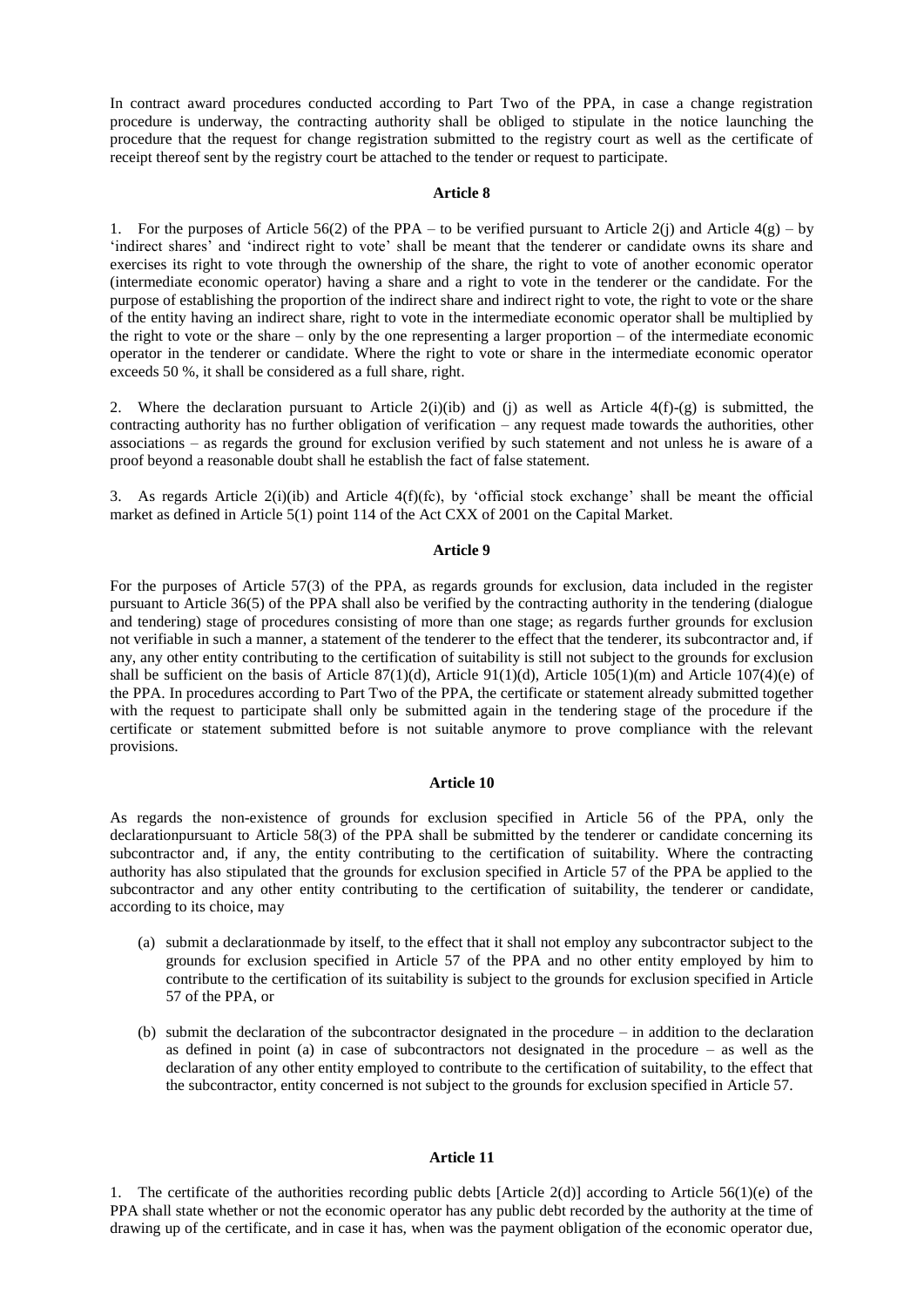whether it was granted a permission for deferred payment of the public debt and shall also state the term of the extension for payment.

2. The official certificate specified in paragraph 1 – provided such certificate otherwise proves that the economic operator has no public debts which were due more than a year before – shall be accepted by the contracting authority even if issued for other purposes and not to be used in a contract award procedure, or it was issued for the purposes of any other contract award procedure or other procedure of the contracting authority or an entity other than the contracting authority, or the issuing authority established less than one year of validity for the certificate and it has already expired.

3. In case an act of legislation sets forth new rates and taxes subject to Article 56(1)(e) of the PPA, the certificate thereof shall only be attached in procedures where the time limit for submission of tenders or the time limit for participation shall expire more than one year after the date of entering into force of the provision on the relevant public debts.

4. **The Office of Immigration and Nationality shall publish on its homepage information on economic operators, which are concerned on the basis of Article 56(1)(g) and have been ordered by the Office to pay a fine for offence against law and order under the Act on the Admission and Right of Residence of Thirdcountry Nationals, without breaching personal data, for a period of two years after the decision shall become legally binding. If the Office of Immigration and Nationality be informed that an action has been filed for the judicial review of its decision, it shall publish data concerning the ground for exclusion in**  light of the final enforceable judgement of the court, indicating the date on which the judgement **dismissing the action or reversing the decision became legally binding. If the related data have already been published – at the time of being informed of the suit –, it shall arrange the deletion of the data disclosed on the homepage.**

### **Article 12**

In contract award procedures conducted according to Part Three of the PPA, the tenderer or the candidate shall submit a declaration in its tender or request to participate to the effect that it is not subject to the grounds for exclusion specified in the notice and shall verify Article 56(1)(kb) of the PPA pursuant to Article  $2(i)(ib)$  and Article 4(f)(fc). As regards the subcontractor and, if any, other entities contributing to the certification of suitability, it shall proceed pursuant to Article 10. Where, on the basis of Article 123 of the PPA, the contracting authority acts according to independent procedural rules developped by itself, it shall lay down the way of verification of the grounds for exclusion specified in the notice, pursuant to the provisions set out in this Decree.

### **Article 13**

1. Guidelines shall be issued by the Authority on the certificates, statements, records and data defined in Articles 2-4 to be submitted by the economic operators established in Hungary, in the European Union and the European Economic Area.

2. On the basis of Article 36(6) of the PPA, the Authority shall issue guidelines on the Hungarian official, authentic, electronic registers.

3. In addition to guidelines pursuant to Article 172(9) of the PPA, the Authority shall make the list of the member states of international organizations according to Article 56(1)(k)(ka) of the PPA permanently available on its homepage.

## **CHAPTER II**

## **CERTIFICATION OF SUITABILITY**

## **2. Economic and financial standing**

### **Article 14**

1. In case of public supply contracts, public works contracts and public service contracts, the suitability of financial and economic standing of the tenderer or candidate necessary for the performance of the contract may be certified as follows:

(a) with a statement to this effect, issued by a financial institution, which may be requested for not more than two years as of the dispatch – in procedures without publication of a contract notice, as of the sending – of the notice launching the procedure, depending on the date of establishment of the tenderer or candidate, the starting date of its operation, provided such information is available.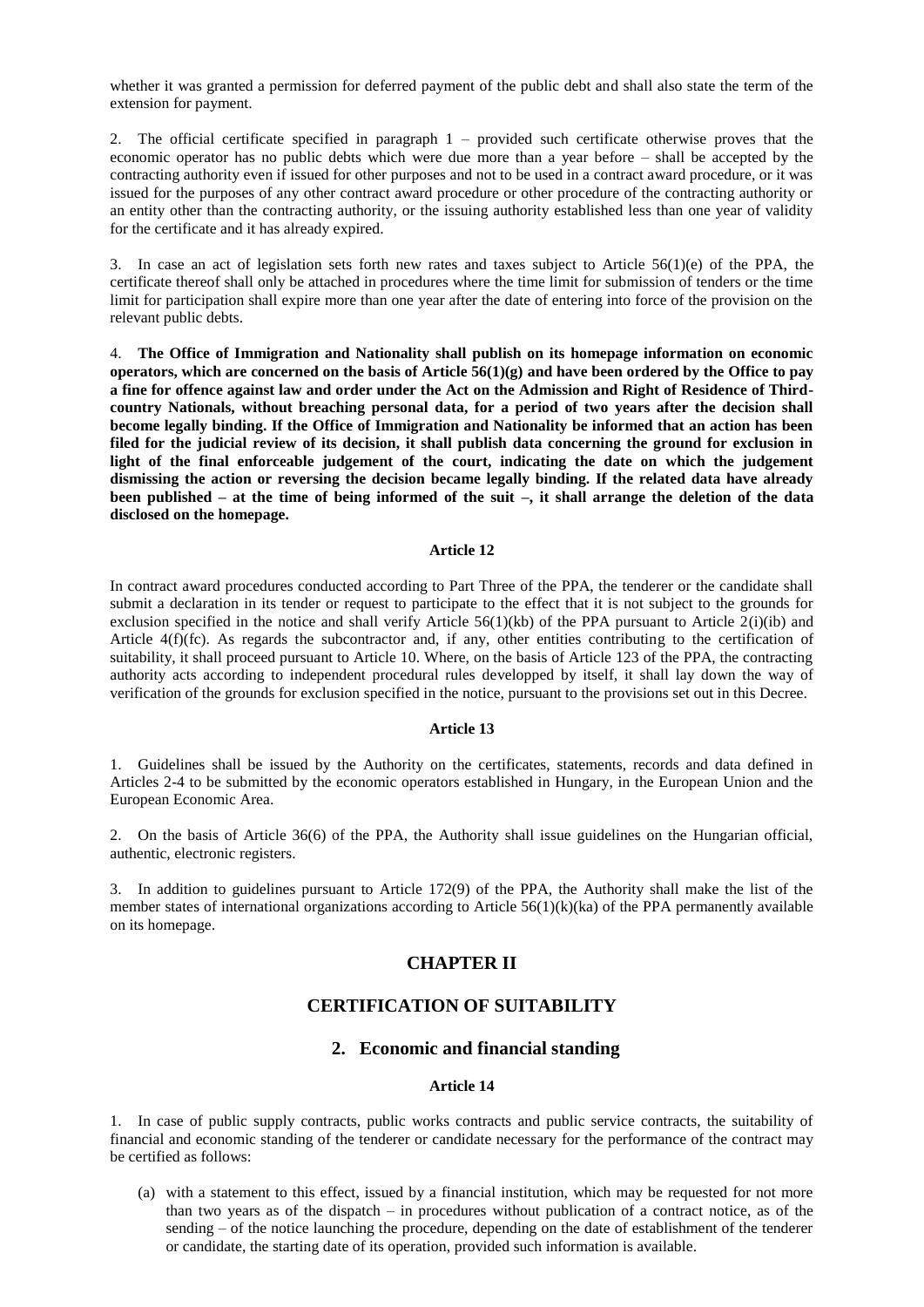- (b) with the submission of a report or a determined part of  $it$  drawn up by itself or by its legal predecessor pursuant to the legislation on accounting (if the law of the country in which the economic operator is established stipulates that it be published); in case the report requested by the contracting authority is available on the homepage of the Company Information Service, the contracting authority shall verify the information related to the report, and the report available on the homepage of the Company Information Service shall not be attached to the tender or request to participate.
- (c) with a statement of total revenue net of VAT and of its revenue net of VAT in respect of the subject-matter of the public procurement, which may be requested for not more than the previous three years depending on the date of establishment of the tenderer or candidate, the starting date of its operation, provided such information is available;
- (d) with a certificate regarding the existence of its professional liability insurance as prescribed by the notice launching the procedure.

2. Where the tenderer or candidate started to operate after the beginning of the period stipulated by the contracting authority for the purpose of the document specified in paragraph 1(b), and therefore such document is not at its disposal for the whole period as required by the contracting authority, it may certify its suitability by the submission of a statement regarding the revenue in respect of the subject-matter of the public procurement. The contracting authority shall be obliged to establish the suitability of the economic and financial standing of the tenderer or candidate, if, in the period of its operation, its revenue – net of VAT – in respect of the subjectmatter of the public procurement equals or exceeds the value set by the contracting authority in the notice launching the procedure. For the purposes of the provisions set out in this paragraph, the value of the revenue required from the economic operators established later shall be set by the contracting authority in the notice launching the procedure, if it prescribes the submission of the document pursuant to paragraph 1(b).

3. Where the legal form in which the tenderer or candidate operates does not allow the submission of such report or statement on revenue, and therefore the document specified in paragraph 1(b) and (c) is not at its disposal, it may certify its economic and financial standing by the submission of any other statement or document considered as suitable by the contracting authority, in lieu of the suitability requirement and way of certification stipulated in relation to the above-mentioned points. The tenderer or candidate concerned shall be obliged to confirm in the course of a request for additional information that it operates in a legal form which does not allow the submission of such report and statement on revenue, and shall request information on the way of certification of suitability accepted by the contracting authority in lieu of the suitability requirement and way of certification prescribed in relation to the above-mentioned points.

4. For the purposes of paragraph 1(c), the contracting authority may prescribe either solely the submission of the statement on the whole revenue or solely the submission of the statement on the revenue in respect of the subject-matter of the public procurement, or both.

4a. In case of public works contracts the contracting authority shall accept the exact indication of the requirement and the place of documents certifying the compliance instead of the submission of documents specified in paragraph 1, if the documents in compliance with the requirements set out in paragraph 1 and included in the list of the Hungarian Chamber of Commerce and Industry on contractors prove that the economic operator complies with the criteria set by the contracting authority.

5. If the official list of approved tenderers pursuant to Article 18 – also considering the provisions set out in Articles 18 and 20 – proves that the economic operator complies with the set suitability criteria, the fact that the economic operator is included in the electronically available official list of approved tenderers, or the certificate submitted by an economic operator established in any other Member State of the European Union and issued by the authority responsible for keeping the list of recognized tenderers of the country where the economic operator is established, shall be accepted by the contracting authority instead of other ways of certification specified in paragraph 1.

6. Contracting entities subject to Chapter XIV of the PPA and the separate act of legislation on specific public procurement rules pertaining to the public procurement contracts in the utilities sector, may prescribe suitability criteria and way of certification thereof other than those set out in paragraph 1.

7. In procedures conducted according to Part Three of the PPA, where the contracting authority proceeds pursuant to Article 123 of the PPA, it may prescribe further ways of certification pursuant to Article 123(4) of the PPA, provided it prescribes any suitability criteria in the procedure.

8. In procedures conducted according to Part Three of the PPA, in case the contracting authority proceeds pursuant to Article 122 of the PPA, where the contract value of the public supply or public service does not reach twenty-five million forints (HUF 25,000,000) or the estimated contract value of the public works does not reach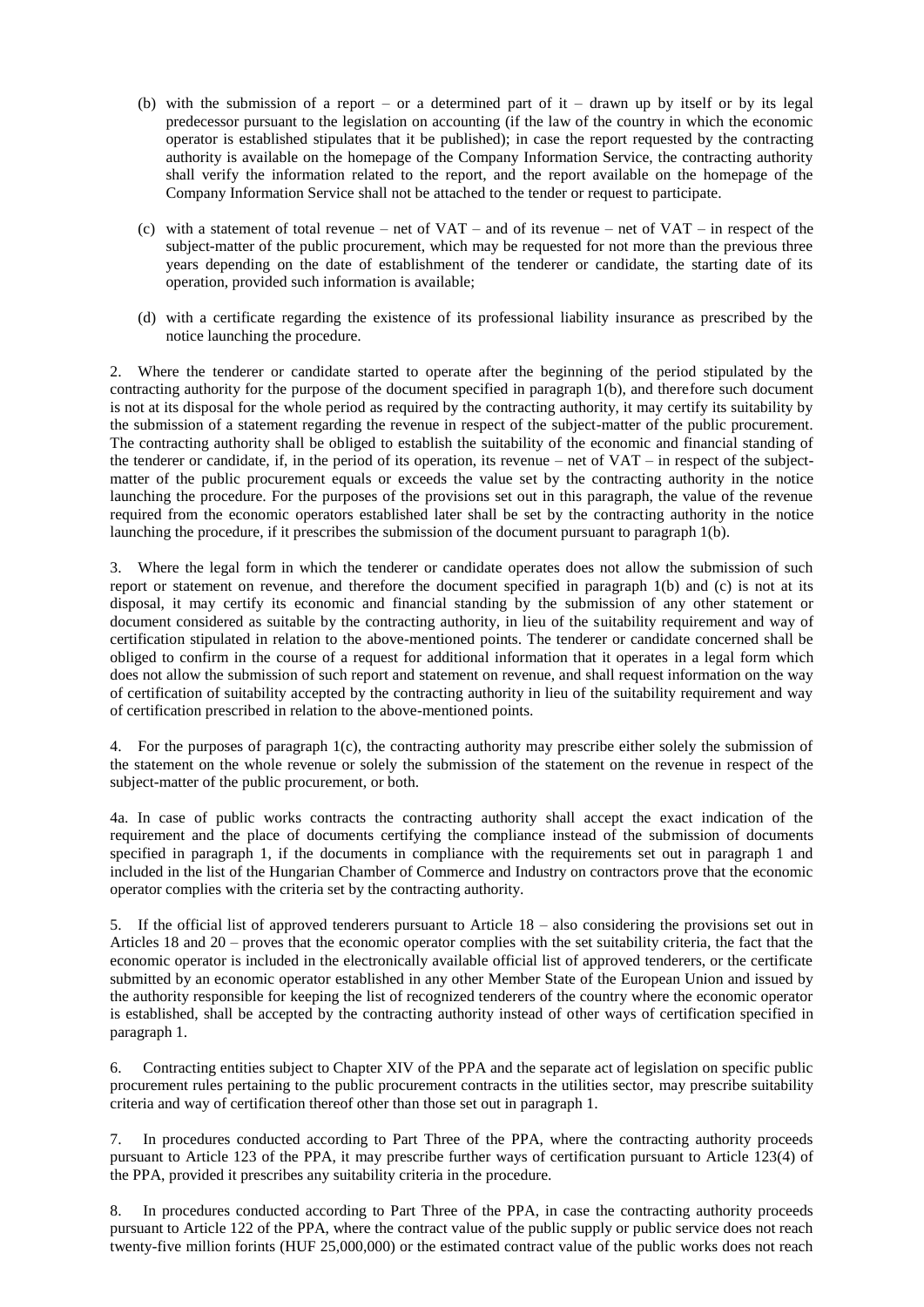one hundred million forints (HUF 100,000,000), the contracting authority may accept – in lieu of the ways of certification specified in paragraph 1 – the declaration of the tenderer or candidate to the effect that it complies with the suitability criteria prescribed by the contracting authority, provided the contracting authority included this possibility in the notice launching the procedure.

9. In cases pursuant to paragraph 8, the contracting authority may only prescribe suitability criteria which may be certified with the documents specified in paragraph 1, and – where the contracting authority has provided for it – the tenderer or candidate may, according to its own choice, certify its suitability by submitting a declaration, in lieu of the ways of certification pursuant to paragraph 1. Where, in the course of the evaluation process, the contracting authority has doubts concerning the truthfulness of the statement, it may stipulate, in the course of the supply of missing information pursuant to Article 67(1) of the PPA, that the certificate specified in Article 14(1) be submitted.

# **3. Technical and professional ability**

## **Article 15**

1. In the case of public supply contracts – considering the nature, volume and purpose thereof – the following evidence may be furnished regarding the suitability of the technical and professional ability of the tenderer and candidate for the fulfilment of the contract:

- (a) a list of major deliveries during the last three years as of the dispatch in case of procedures without publication of a contract notice, as of the sending – of the notice launching the procedure; the contracting authority shall take into account the performance in the whole period of three years;
- (b) a description of the supplier's technical facilities, its quality assurance measures and its study and research facilities;
- (c) an indication of the professionals (bodies) and managers envisaged to be involved in the performance, indicating also their qualifications and professional experience, especially those responsible for quality control;
- (d) a description, sample and/or photograph of the product to be supplied, the authenticity of which must be certified if the contracting authority so requests;
- (e) certificates drawn up by recognized entities (accredited in any national system) attesting conformity to certain specifications or standards of products clearly identified by references to specifications or standards;
- (f) where the products to be supplied are complex or are required for a special purpose, a check carried out by the contracting authority or by any other organization on the production capacities of the supplier and on its study and research facilities and quality control measures.

2. In case of public works contracts, the following evidence may be furnished regarding the suitability of the technical capacity and professional qualification of the tenderer and candidate for the fulfilment of the contract:

- (a) a list of major deliveries during the last five years as of the dispatch in case of procedures without publication of a contract notice, as of the sending – of the notice launching the procedure; the contracting authority shall take into account the performance in the whole period of five years;
- (b) a statement of the tools, equipment and technical facilities available to the contractor for carrying out the work;
- (c) the education and qualifications of the tenderer, candidate and its executive officers and, in particular, the education and qualifications of those responsible for the delivery of the works;
- (d) a statement of the firm's average annual manpower statistics and the number of executive officers, which may be requested for not more than the last three years;
- (e) an indication of the professionals (bodies) envisaged to be involved in the performance, indicating also their qualifications and professional experience, especially those responsible for quality control;
- (f) in appropritate cases, providing a description of the environmental measures that the tenderer or candidate shall be able to apply in the course of the performance of the contract.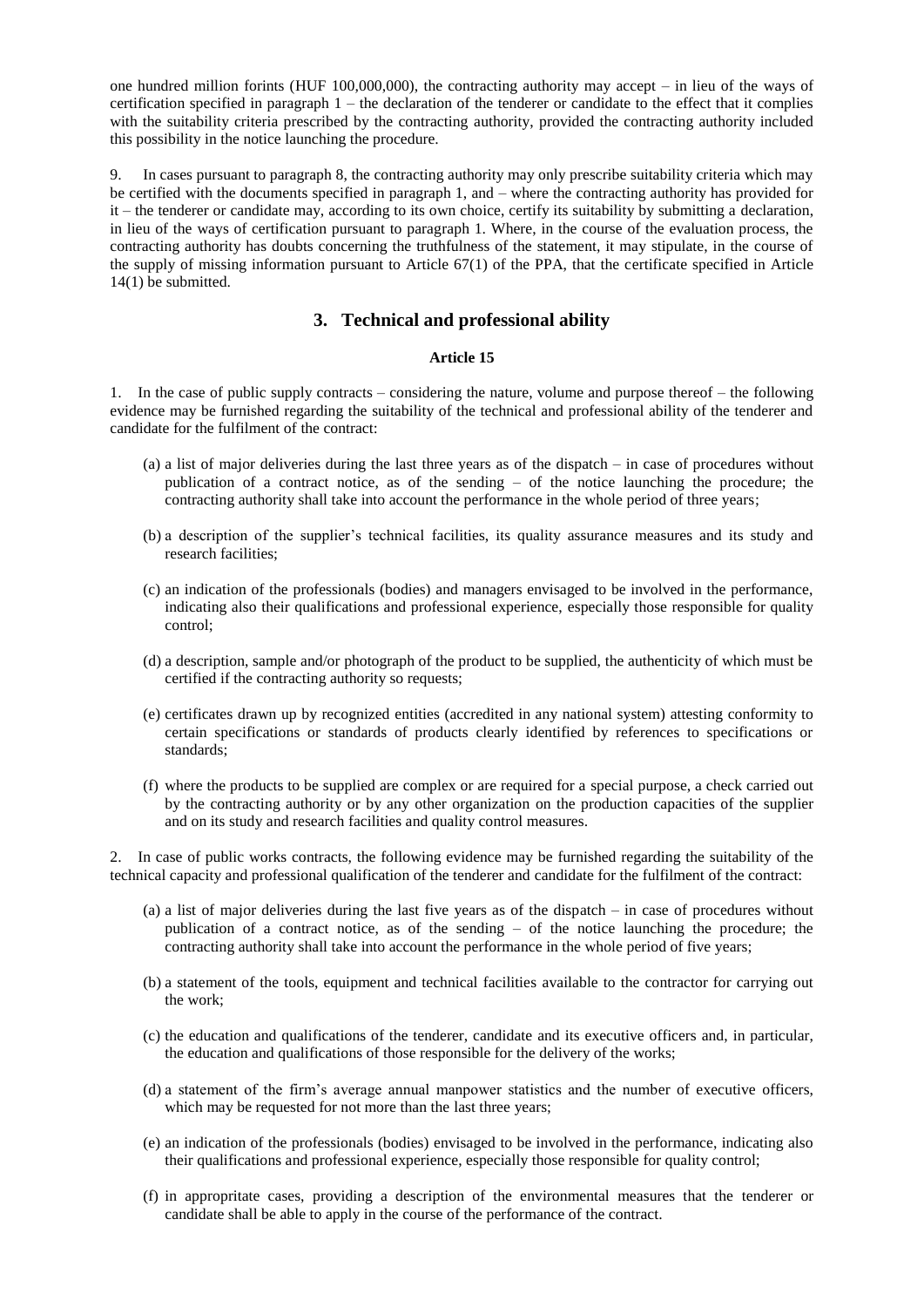3. In the case of public service contracts – considering the nature, volume and purpose thereof, and further, considering that capability may primarily be assessed based on professional skills, efficiency, experience and reliability – the following evidence may be furnished regarding the suitability of the technical and professional ability of the tenderer and candidate for the performance of the contract

- (a) a list of major service providing activities during the last three years as of the dispatch in case of procedures without publication of a contract notice, as of the sending – of the notice launching the procedure; the contracting authority shall take into account the performance in the whole period of three years;
- (b) the education and qualifications of the tenderer, candidate and its executive officers and, in particular, the education and qualifications of those responsible for the provision of the services;
- (c) a statement of the firm's average annual manpower statistics and the number of executive officers, which may be requested for not more than the last three years;
- (d) an indication of the professionals (bodies) envisaged to be involved in the supply of the service, indicating their qualifications and professional experience, especially those responsible for quality control;
- (e) a statement of the tool, equipment or technical facilities available to the service provider for carrying out the services;
- (f) a description of the service provider's measures for ensuring quality and his study and research facilities;
- (g) where the service is complex or required for a special purpose, a check carried out by the contracting authority or by any other organization on the production capacities of the supplier and if necessary on its study and research facilities and quality control measures;
- (h) an indication of the proportion of the contract which the tenderer or candidate may intend to subcontract;
- (i) in appropriate cases, providing a description of the environmental measures that the tenderer or candidate shall be able to apply in the course of the performance of the contract.

### **Article 16**

1. In contract award procedures conducted pursuant to Part Two of the PPA, cases specified in Article  $15(1)(a)$  and  $(3)(a)$  shall be certified as follows:

- (a) where the other contracting party is an entity according to Article  $6(1)(a)-(c)$  of the PPA or in case of entities not established in Hungary – an entity being a contracting authority pursuant to Directive 2004/18/EC of the European Parliament and Council, with the certificate issued or signed by it;
- (b) where the contracting party is other than the entities pursuant to point (a), with a certificate submitted by it or the statement of the tenderer or candidate, or any other entity contributing to the certification of suitability.

2. The certificate or statement specified in paragraph 1(a)-(b) shall contain at least: the date of performance, the other party to the contract concluded, the subject-matter of the delivery or service provision, the sum of the consideration and a statement to the effect that performance was in compliance with the relevant regulations and the contract. The contracting authority shall be entitled to stipulate among the content elements of the reference certificate or statement that further information necessary for the assessment of suitability be provided.

3. In contract award procedures conducted pursuant to Part Two of the PPA, with respect to Article 15(2)(a), a certificate issued by the other contracting party shall be furnished. Such certificate shall contain at least the amount of consideration, the time and place of delivery and a statement to the effect that performance was in compliance with the relevant regulations and the contract. The contracting authority shall be entitled to stipulate among the content elements of the reference certificate or statement that further information necessary for the assessment of suitability be provided.

4. According to paragraphs 1-3, in case of performance in conformity with the contract, the other contracting party shall issue the certificate free of charge, within two business days after the request therefor.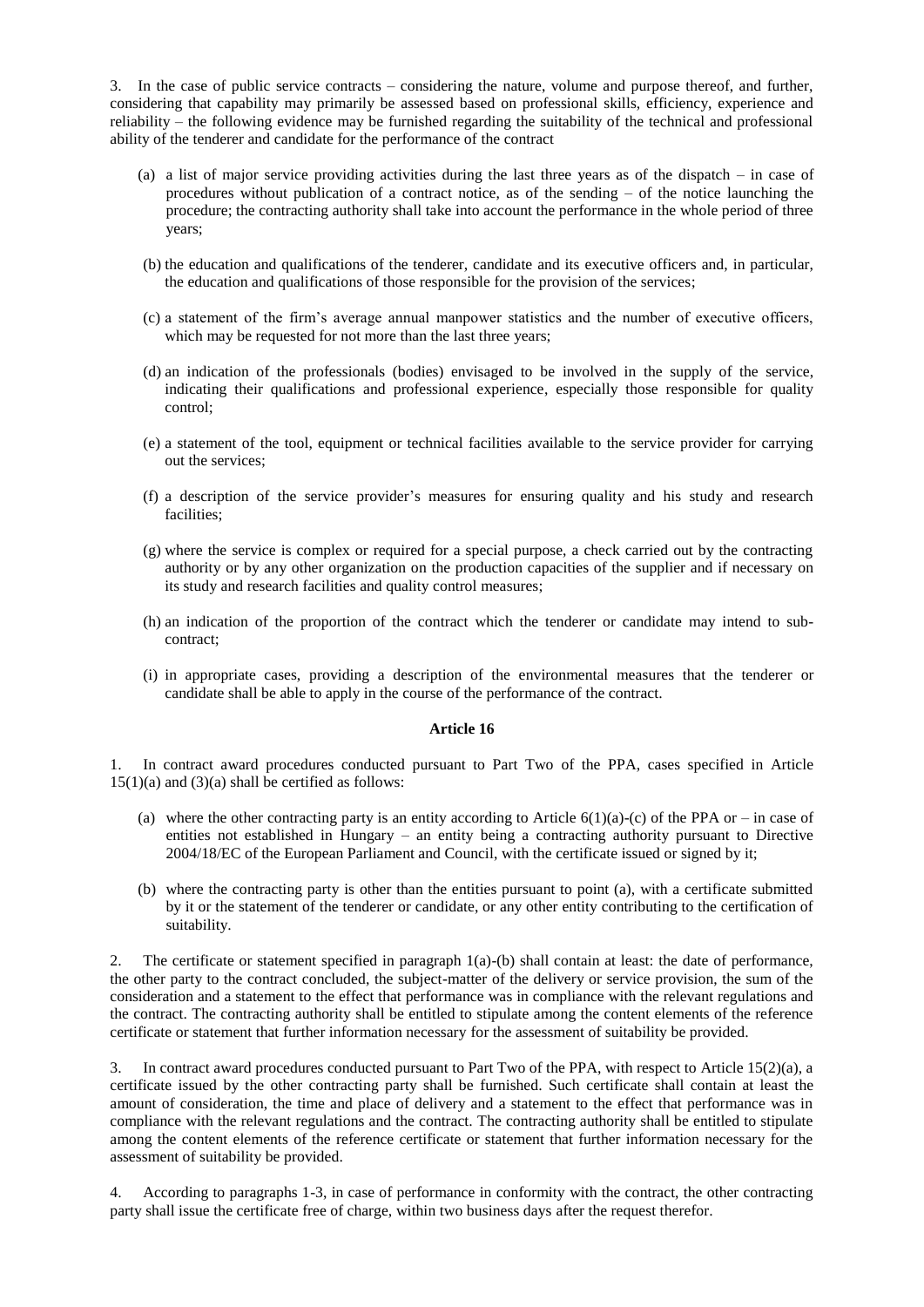5. In contract award procedures conducted pursuant to Part Three of the PPA, with respect to Article 15(1)(a), (2)(a) and (3)(a), a declaration made by the tenderer, the candidate or any other entity contributing to the certification of suitability or a certificate issued by the other contracting party shall be furnished.

### **Article 17**

1. If the official list of approved tenderers pursuant to Article 18 – also considering the provisions set out in Articles 18 and 20 – proves that the economic operator complies with the set suitability criteria, the fact that the economic operator is included in electronically available official list of approved tenderers, or the certificate submitted by an economic operator established in any other Member State of the European Union and issued by the authority responsible for keeping the list of recognized tenderers of the country where the economic operator is established, shall be accepted by the contracting authority instead of other ways of certification specified in Article 15(1)-(3).

1a. In case of public works contracts the contracting authority shall accept the exact indication of the requirement and the place of documents certifying the compliance instead of the submission of documents specified in Article 15(2), if the documents in compliance with the requirements set out in Article 15(2) and included in the list of the Hungarian Chamber of Commerce and Industry on contractors prove that the economic operator complies with the criteria set by the contracting authority.

2. Where contracting authorities require the submission of certificates issued by independent bodies for attesting the conformity of the tenderer or candidate with certain quality assurance standards, they shall refer to quality assurance systems based on the relevant European standards series certified by bodies conforming to the relevant European standards series. Contracting authorities shall accept equivalent certificates from bodies registered in other Member States and shall also accept other evidence of equivalent quality assurance measures.

3. If the contracting authority prescribes that the tenderer or candidate must furnish, in respect of Article  $15(1)(b)-(c)$  and (f),  $(2)(b)-(c)$ ,  $(e)-(f)$  or of  $(3)(b)$ ,  $(d)-(g)$  and (i), a certificate issued by an independent organization attesting their compliance with certain environmental management systems, then it shall refer to the eco-management and audit scheme (EMAS) attested by the organization according to the relevant Regulation of the European Union, or to the relevant European or international eco-management standards. The contracting authority shall accept any equivalent certification issued by an organization registered in any other Member State of the European Union, as well as other evidence of equivalent eco-management systems.

4. Contracting entities subject to Chapter XIV of the PPA and the separate act of legislation on specific public procurement rules pertaining to the public procurement contracts in the utilities sector, may prescribe suitability criteria and way of certification thereof other than those set out in Article 15.

5. In procedures conducted according to Part Three of the PPA, where the contracting authority proceeds pursuant to Article 123 of the PPA, it may prescribe further ways of certification pursuant to Article 123(4) of the PPA, provided it prescribes any suitability criteria in the procedure.

6. In procedures conducted according to Part Three of the PPA, in case the contracting authority proceeds pursuant to Article 122 of the PPA, where the contract value of the public supply or public service does not reach twenty-five million forints (HUF 25,000,000) or the estimated contract value of the public works does not reach one hundred million forints (HUF 100,000,000), the contracting authority may accept – in lieu of the ways of certification specified in Article  $15(1)-(3)$  – the statement of the tenderer or candidate to the effect that it complies with the suitability criterion (criteria) prescribed by the contracting authority, where the contracting authority has provided for that possibility in the notice launching the procedure. The contracting authority may only prescribe suitability criteria which may be certified with the documents specified in Article 15(1)-(3), and  $$ where the contracting authority has provided for it – the tenderer or candidate may, according to its own choice, certify its suitability by submitting a declaration, in lieu of the ways of certification pursuant to Article 15(1)-(3). Where, in the course of the evaluation process, the contracting authority has doubts concerning the truthfulness of the declaration, it may stipulate, in the course of the supply of missing information pursuant to Article 67 of the PPA, that the certificate specified in Article 15(1)-(3) be submitted.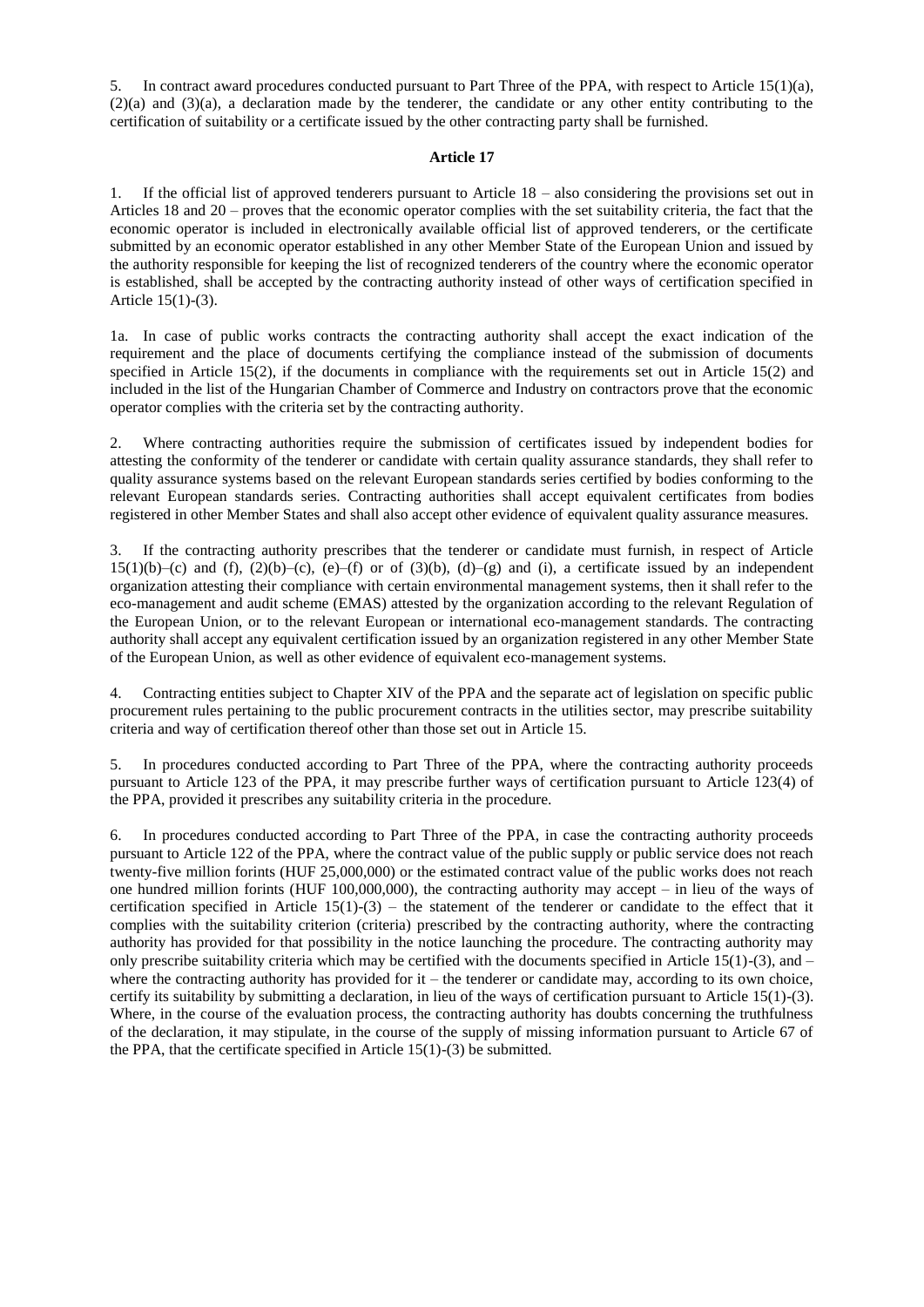# **CHAPTER III**

# **4. Official list of approved tenderers**

## **Article 18**

1. The official list of approved tenderers (hereinafter referred to as: the 'list') shall be maintained by the Authority.

- 2. The following conditions shall be satisfied for inclusion in the list:
	- (a) the economic operator shall fulfil the approval criteria published by the Authority, and
	- (b) the economic operator have given proof specified in this Decree of payment of the administrative service fee for inclusion in the list.

3. The criteria for approval shall be laid down by the Authority – more precisely by the Council operating within its framework, after having taken into consideration the opinion of the competent professional chambers – within its scope of responsibility as laid down in Article  $172(2)(e)(eb)$  of the PPA and shall be published on its homepage. Verification of compliance with the criteria for approval shall be provided pursuant to Article 56(1)(a)-(d), (f)-(i) and (k), as well as Article 56(2), Article 55(1)-(2) and (5)-(6), Article 57(1) of the PPA, as well as Article 1 and Article 14-16 of this Decree. For the purposes of establishment of the criteria for approval, the Authority shall be entitled to choose from the non-mandatory grounds for exclusion and the suitability criteria. When publishing the criteria for approval, the Authority shall indicate the way of verification pursuant to the provisions set out in this paragraph.

In the course of the establishment of the criteria for approval, there shall be no discrimination whatsoever of tenderers based on their place of establishment, or otherwise. For the purposes of laying down the criteria for approval, the Authority may break down the criteria by activities or sectors and may also set several levels within the categories created as mentioned above.

5. For the purposes of Article 55(5) of the PPA, in addition to the obligations of verification specified in the PPA, the organization providing resources shall make a statement to the effect that the resources presented by it will be disposable in the whole period of inclusion of the tenderer in the list.

## **Article 19**

1. The official list of approved tenderers shall be managed by the Authority and published on its homepage. The list managed by the Authority is authentic, data included shall be presumed to be real until the contrary is proven.

2. The official list shall contain the following:

- (a) the approved tenderer's name, place of establishment (residence);
- (b) the approved tenderer's category within the list;
- (c) the approved tenderer's date of registration in the list;
- (d) the criteria for approval certified by the approved tenderer.

3. Being the organisation managing the official list of approved tenderers, the Authority shall be required to send its address to all the other Member States of the European Union and to the European Commission.

### **Article 20**

1. The Authority shall issue a certificate of registration proving that the tenderer is included in the list. This certificate shall state a reference to compliance with the criteria for approval and the classification given in that list.

2. The list maintained by the Authority is also available in electronic form, on the homepage of the Authority, and this form is also authentic. In the contract award procedures, contracting authorities shall accept the fact that a tenderer is included in the list as a certification of the non-existence of the grounds for exclusion (with the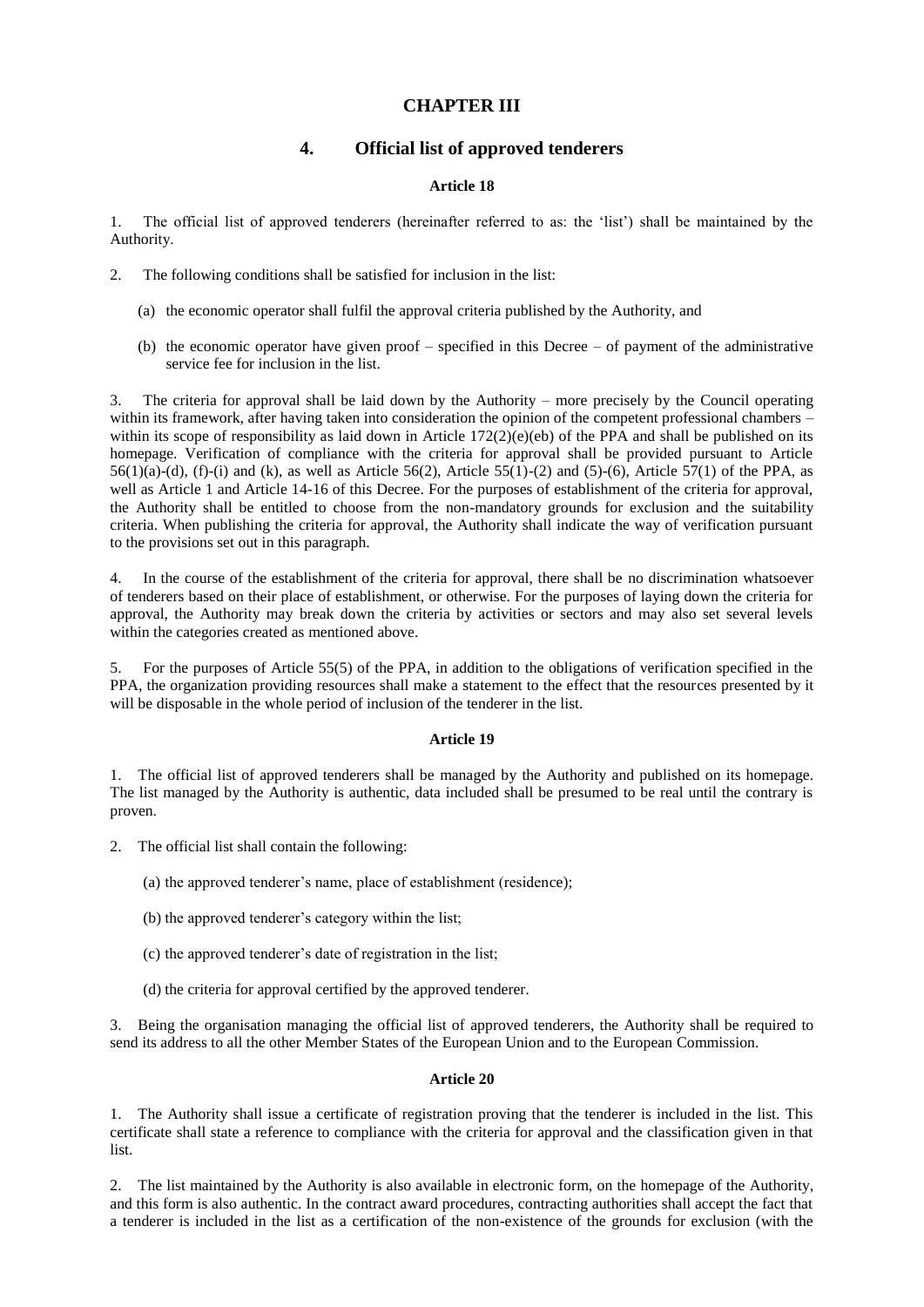exception of the case specified in paragraph 3) and of its compliance with the minimum requirement (requirements) of suitability (considering paragraph 4).

3. Approved tenderers shall be required to furnish a separate certificate under this Decree stating that they do not fall within the scope of Article 56(1)(e) of the PPA.

4. Approved tenderers shall also be required to furnish a separate certificate concerning their suitability to fulfil the relevant contract in relation to suitability criteria in case of which the contracting authority – in its contract award procedure or in the pre-qualification system – lays down stricter criteria and way of certification for the tenderers' financial and economic standing, technical capacity and professional qualification than the criteria for approval laid down pursuant to Article 18(3). The contracting authority shall make specific reference to such stricter suitability criteria in the notice (invitation).

### **Article 21**

1. Where an approved tenderer established in Hungary submits in a contract award procedure launched by a contracting authority of another Member State of the European Union a certificate of registration issued by the Authority, the certificate shall constitute a presumption of suitability only as regards Article  $56(1)(a)$ –(d) and (f)–(h), Article 57(1) of the PPA, as well as Article 14(1)(b)–(c), Article 15(1)(a)-(f), (2)(a)-(e) and (3)(a)-(c) and (e)-(i) of this Decree.

2. Paragraph 1 shall apply as appropriate in cases where a tenderer established in any other Member State of the European Union submits, in a contract award procedure of a contracting authority within the meaning of the PPA, a certificate issued by an authority - including assurance organizations delegated such task - operating in the State where the tenderer is established, responsible for keeping the list of recognized tenderers.

### **Article 22**

1. Registration in the official list of approved tenderers shall be applied for in writing to the Authority. The applicant may request its approval and registration in the official list at any time, upon the presentation of the required data and facts, and the supply of the required supporting documents, statements and other documents. The term of validity of inclusion in the list shall cover 12 (twelve) months as of the day following the date of registration and may be renewed. Where the applicant submits the application between 1 January and 31 May – or the decision on registration is made by the Authority between 1 January and 31 May – and the report concerning the previous year – drawn up pursuant to the legislation on accounting requirements – is not at the applicant's disposal at the time of the submission of the application (decision of the Authority), the expiry date of the certificate of inclusion in the list shall be 31 July. If the applicant certifies the approval of the report in compliance with the relevant rules by 31 July and submits once more the statements issued pursuant to the relevant rules by a financial institution, the Authority shall draw up a certificate for one year.

2. Renewal may be requested in writing from the Authority. Where criteria for approval have been modified not more than six months before submission of the application, the applicant shall not be made subject to the approval process and shall not submit the documents required in relation to the modified criteria for approval, provided it has already proved compliance therewith.

3. The applicant may also fulfil the criteria for approval related to suitability by relying on the resources of any other organisation according to the provisions set out in the PPA and this Decree. In such a case the applicant shall prove that the resources in accordance with the criteria for approval will be at its disposal for the period of inclusion in the list of approved tenderers. Regarding the availability of exploited resources, certification is made pursuant to Article 55(5)-(6) of the PPA, noting that the declaration as defined in Article 55(6)(a) and (b) of the PPA shall indicate the way of the actual exploitation of the resources and the actual use of the professional experience during the period of inclusion in the list, in the contracts to be concluded on the basis of the contract award procedures; furthermore, in lieu of the statement on the provision of guarantee specified in Article 55(6)(c) of the PPA, the applicant shall submit the declaration of the above-mentioned 'other organization' to the effect that this organization, in the period of inclusion in the list, undertakes to submit the required statement on provision of guarantee in each contract award procedure in case of which the suitability criterion certified by it is prescribed.

4. Inclusion in the list of approved tenderers shall be subject to the payment of an administrative service fee. The amount of the fee shall be one hundred thousand forints (HUF 100,000). Exemption from the payment of this fee shall not be granted. The proof of payment of the fee referred to in paragraph 2 shall be attached to the application.

5. Renewal of the inclusion in the list of approved tenderers shall be subject to the payment of an administrative service fee. The amount of the fee shall be fifteen thousand forints (HUF 15,000), which shall be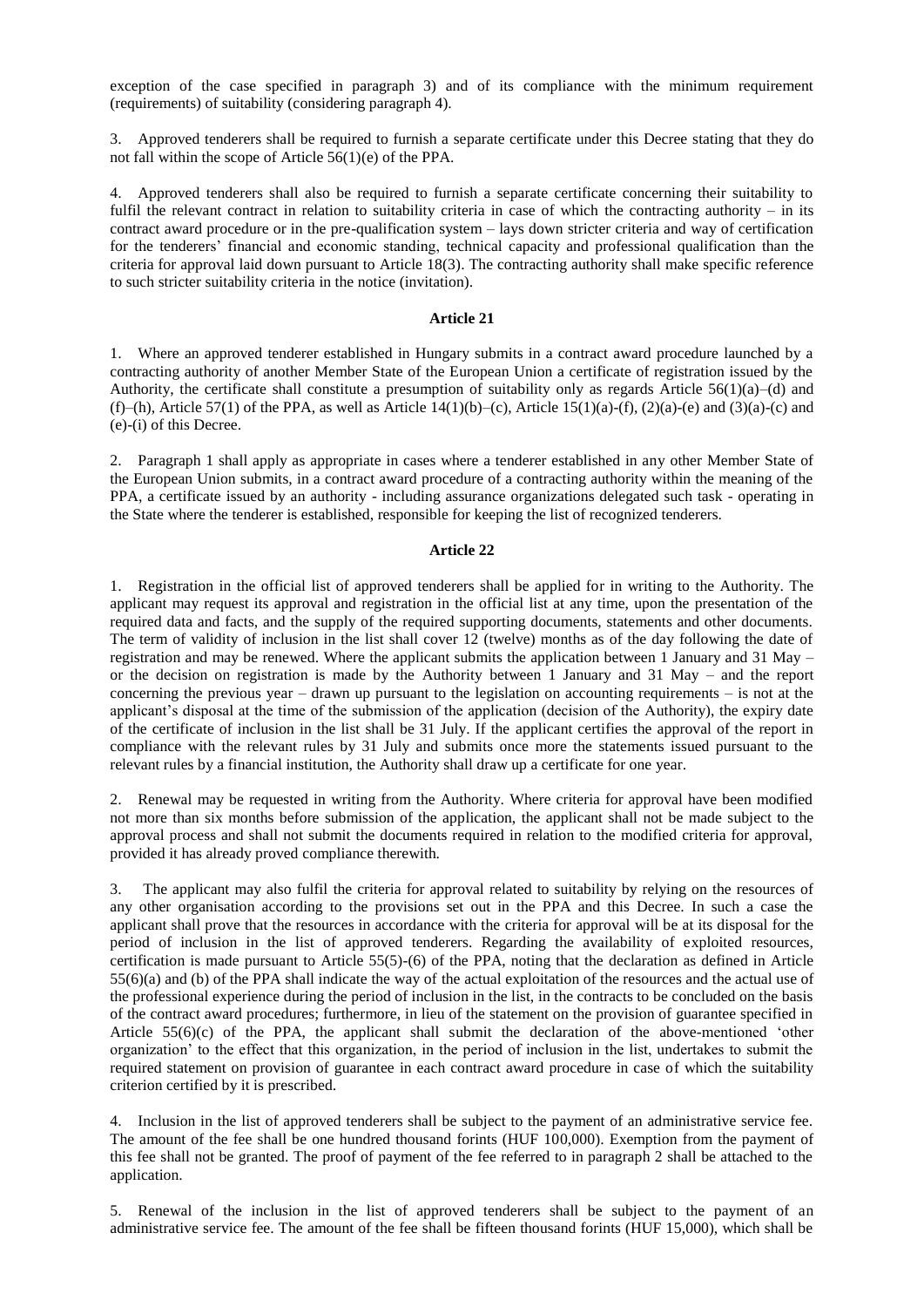paid at the time of renewal of the certificate issued for a period of one year. No exemption may be granted from the payment of such fee. The proof of payment of such fee shall be attached to the application for renewal.

5. The application shall be ruled on by the Authority in a decision within forty-five working days upon receipt of the application. When justified, the time-limit may be extended once for a period of maximum forty-five working days.

6. The applicant shall become an approved tenderer as of the date of registration in the official list or as of the date of renewal of the term of validity of its inclusion in such list by the Authority.

### **Article 23**

- 1. The Authority shall strike the approved tenderer off the official list in the event of
- (a) failure to fulfil the approval criteria;
- (b) exclusion from participation in contract award procedures ordered by a final decision in remedy proceeding related to public procurement;
- (c) a final decision in remedy proceeding related to public procurement has ordered that the tenderer in question be struck off the official list of approved tenderers;
- (d) request to this effect by the approved tenderer;
- (e) expiration without renewal of the term of validity of inclusion in the list;
- (f) termination or death of the approved tenderer.

2. An approved tenderer shall only be entitled to apply for being struck off the list if he is not participating in an ongoing contract award procedure.

3. Upon receiving the decision about being struck off the official list, the approved tenderer shall, without delay, notify the contracting entity of this fact, if it is participating in an ongoing contract award procedure.

### **Article 24**

The approved tenderer shall be required to notify the Authority of any changes in its data or circumstances relating to the criteria for approval, without delay, but not later than five working days from the occurrence of such change. If due to such change the approved tenderer no longer fulfils the criteria for approval, the Authority shall strike it off the list.

### **Article 25**

1. In the event that the Authority modifies the criteria for approval and the ways of certification, it shall be required to re-announce the criteria for approval and to inform approved tenderers already registered in the official list and persons submitting applications simultaneously, directly and in writing.

2. In the event that the criteria for approval are modified, approved tenderers already registered in the official list shall also certify, in the manner required, their conformity with the new or modified criterion for approval. Approved tenderers shall be called upon to do so in the framework of provision of information specified in paragraph 1. Where a submitted application is in the process of evaluation, the Authority shall call upon the applicant to supply the missing information, as required for the modification of the application. No specific fee shall be paid by the approved tenderers already included in the list, if the criteria for approval be modified during the term of validity of their inclusion in the list.

## **CHAPTER IV**

# **RULES PERTAINING TO THE PUBLIC PROCUREMENT TECHNICAL SPECIFICATIONS**

## **5. Definition of the technical specifications**

## **Article 26**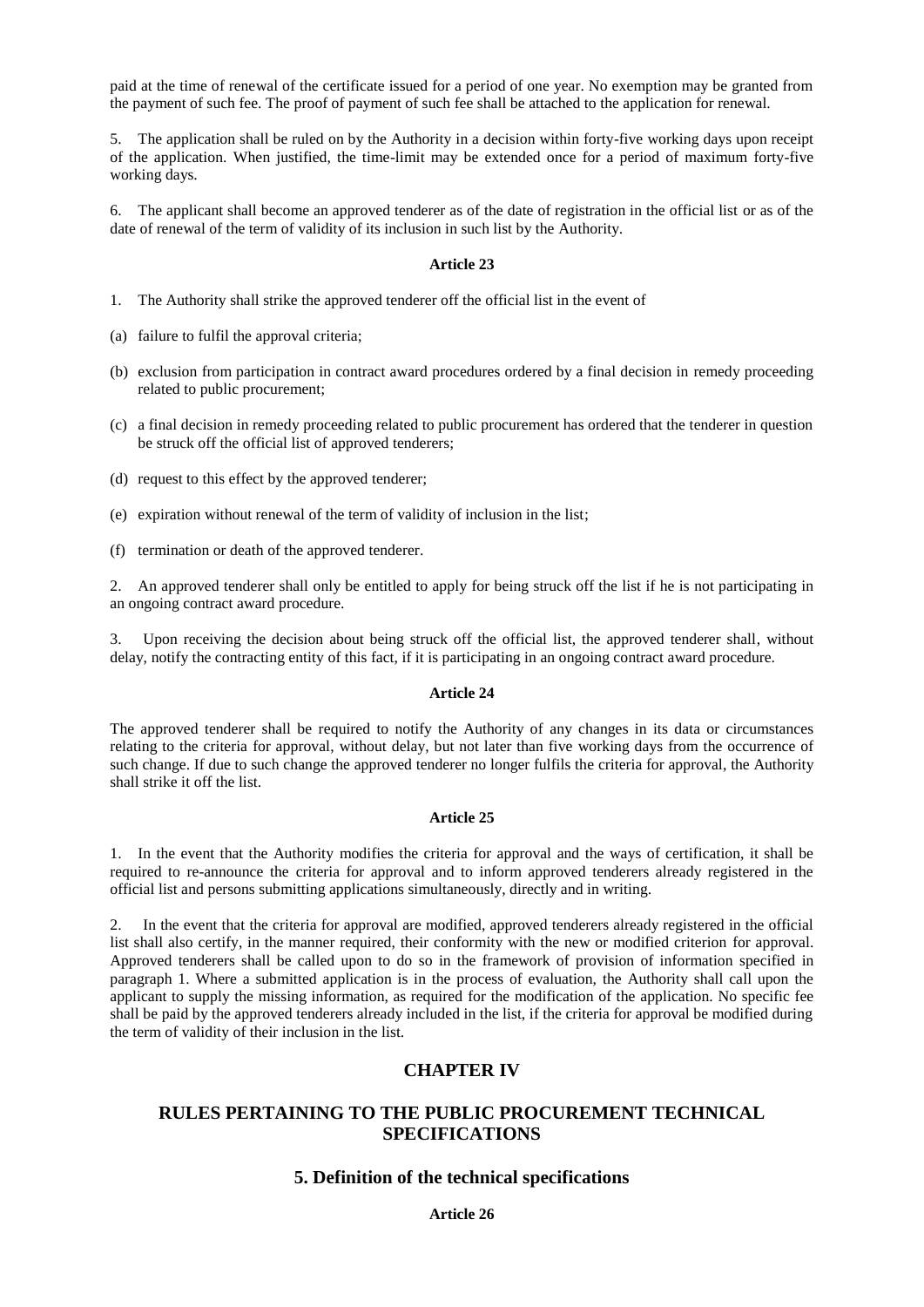1. For the purposes of the provisions pertaining to the public procurement technical specification, the following terms shall mean

- (a) *'European technical approval'*: a favourable technical assessment of the fitness for use of a product, based on fulfilment of the essential requirements for building works, by means of the inherent characteristics of the product and the defined conditions of application and use. The European technical approval shall be issued by an approval body designated for this purpose by the Member State of the European Union;
- (b) '*common technical specification'*: a technical specification laid down in accordance with the procedure recognized by the Member States of the European Union, and that has been published in the Official Journal of the European Union;
- (c) '*technical recommendation'*: any document issued by the European Standardization Organization that is not a standard, that has been developed in course of a regulated procedure, in order to satisfy requirements of the market;
- (d) *'standard, national standard, European standard, international standard'*: terms as defined in the Act on National Standardization;

2. Without prejudice to mandatory technical rules, to the extent that they are compatible with EU law, the technical specifications shall be drawn up as follows:

- (a) with respect to the design, calculation, and execution of the works and use of the product by reference to national standards transposing European standards, European technical approvals, common technical specifications, international standards, technical reference systems or – where these do not exist – to national standards, or national technical approvals, or national technical specifications; or
- (b) in terms of performance or functional requirements; or
- (c) according to the terms mentioned in point (b), with reference to the specifications mentioned in point (a) as a means of presuming conformity with such requirements; or
- (d) for certain characteristics referring to the specifications mentioned in point (a), and for other characteristics referring to the requirements mentioned in point (b).

3. In case of paragraph 1(a), the contracting authority shall, in addition to referring to the name of the standard, technical approval, technical specifications, technical reference system, mention the term "or equivalent". No tender may be declared invalid exclusively for the reason the products and services incorporated thereto do not comply with the standards or other prescriptions provided in the technical specification if the tenderer in, an appropriate manner, using any appropriate means shows that the solutions recommended comply equivalently to the requirements provided in the public procurement technical specification.

4. In case of paragraph 1(b), a tender that complies with national standards transposing European standards, European technical approvals, common technical specifications, international standards or technical reference systems shall not be declared invalid where these specifications refer to the performance or functional requirements provided by the contracting authority. The tenderer shall provide evidence in its tender, appropriately, using any appropriate means, that the product, services or works complying with standards comply with the performance and functional requirements provided by the contracting authority.

5. For the purposes of paragraphs 3-4, the technical documentation of the manufacturer or the certification of an independent, professionally recognized body particularly may be considered as appropriate means. Recognized bodies are test and calibration laboratories, and certification and inspection bodies which comply with applicable European standards. Contracting authorities shall accept certificates from recognized bodies established in any other Member State.

6. The technical specifications may not result in inappropriate restraint of competition in public procurement. The contracting authority shall not define the public procurement technical specification as to exclude from the procedure certain economic operators or products, or with the effect of favouring or disadvantaging in any other manner. If the precise and intelligible description of the subject-matter of the public procurement justifies reference to a specific make or source, or type, or a particular process, activity, person, patent or trade mark, the specification shall state this was justified only by the need to specify the subject-matter precisely, and such a reference shall be accompanied by the word "or equivalent".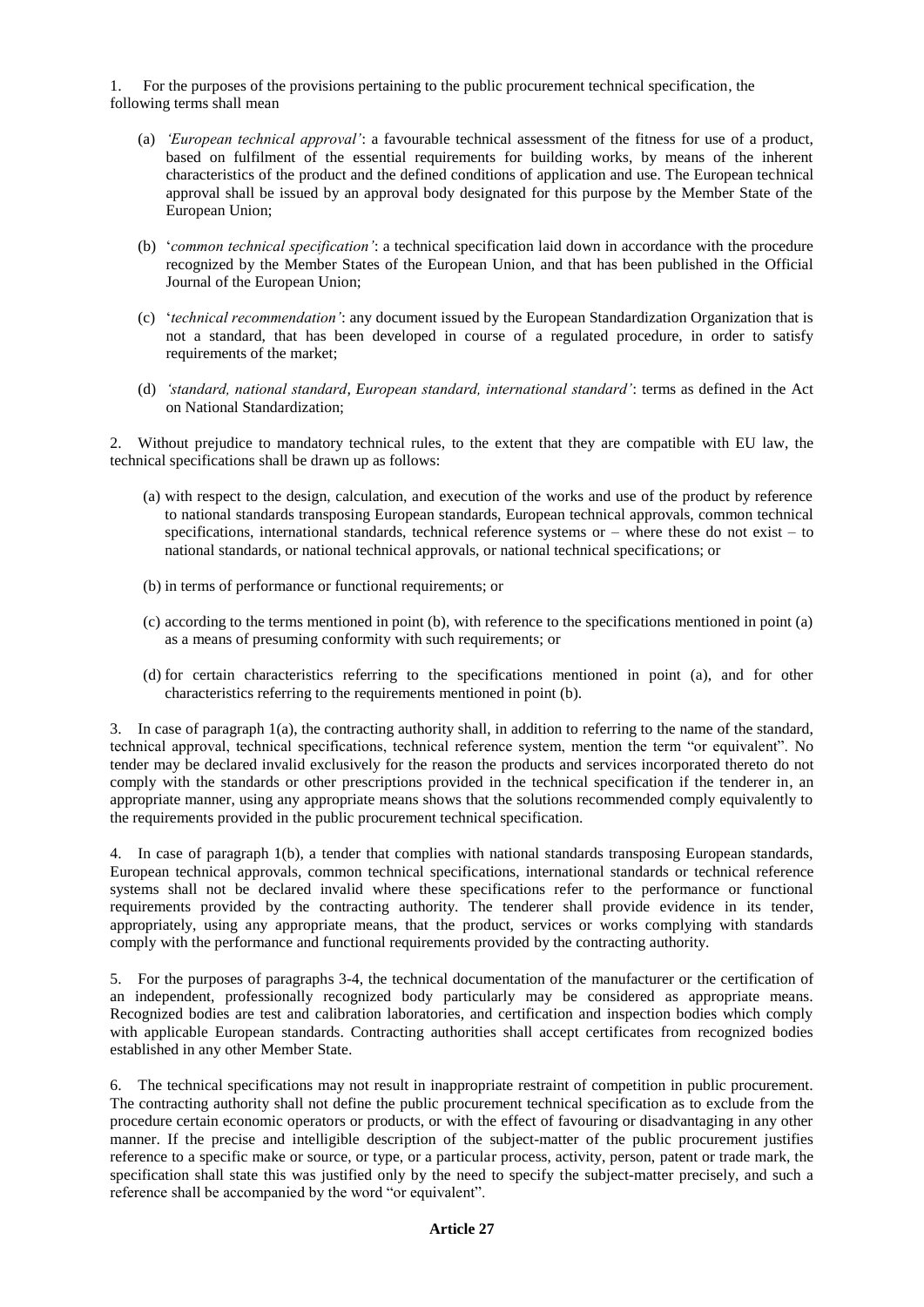1. The public procurement technical specifications shall be drawn up in a way that allows criterion of equal access to the services by all users – including persons with disabilities, where it makes sense considering the subject-matter of the public procurement – to be taken into account.

2. Where contracting authorities lay down environmental characteristics in terms of performance or functional requirements specified in Article 26(2), they may refer to European, national or international eco-labels, or to detailed specifications defined by any other eco-label or, if necessary, parts thereof, provided:

- (a) those specifications are appropriate to define the characteristics required by the subject-matter of the public procurement,
- (b) the requirements for the label are drawn up on the basis of scientific data,
- (c) the eco-label has been adopted using a procedure in which all interested parties could participate, and
- (d) the specifications are accessible to all interested parties.

3. Contracting authorities may stipulate that the products and services bearing the eco-label are presumed to comply with the public procurement technical specifications. In this case the contracting authority shall accept any other appropriate means of proof, in particular a technical documentation of the manufacturer, or a test report from a recognized body. Recognized bodies are test and calibration laboratories, and certification and inspection bodies which comply with applicable European standards. Contracting authorities shall accept certificates from recognized bodies established in other Member States.

## **6. Contents of the technical specifications**

### **Article 28**

1. Technical specifications shall include the definitions of environmental performance, of appropriately developing every requirement, in particular the criteria of equal access to the services by persons with disabilities, of safety and of sizes, including the requirements applicable to the subject-matter of a public contract as regards terminology, symbols, testing and test methods, packaging, marking, labeling, users' manuals, manufacturing processes and methods.

In case of public works, public procurement technical specifications shall include  $-$  in addition to the provisions set out in paragraph  $1$  – rules relating to quality assurance, to design and to costing, the conditions for testing, inspecting and accepting the works, the construction methods and technologies, and all other technical conditions, which the contracting authority is in a position to prescribe through general or specific requirements pertaining to the works completed and the material and parts incorporated.

3. In case of public supply or public services, public procurement technical specifications shall include – in addition to the provisions set out in paragraph 1 - requirements related to quality, performance, the purpose of the product in question, and to the appropriate liability certification system.

# **CHAPTER V**

## **FINAL PROVISIONS**

### **Article 29**

1. This Decree shall enter into force on 1 January 2012, the provisions herein shall be applied for public procurements launched after the entering into force of this Decree.

2. The term of validity of the inclusion in the official list of approved tenderers of economic operators which are already included in such a list at the time of entering into force of this Decree, shall expire on 30 June 2012 in case of economic operators registered prior to 30 June 2011, and shall expire on 31 December 2012 in case of economic operators registered after 30 June 2011. The term of validity of inclusion in the list may be renewed under the provisions set out in this Decree.

#### **Article 30**

This Decree, together with the PPA, shall serve the purpose of compliance with Directive 2004/18/EC of the European Parliament and of the Council of 31 March 2004 on the coordination of procedures for the award of public works contracts, public supply contracts and public service contracts, as well as Directive 2004/17/EC of